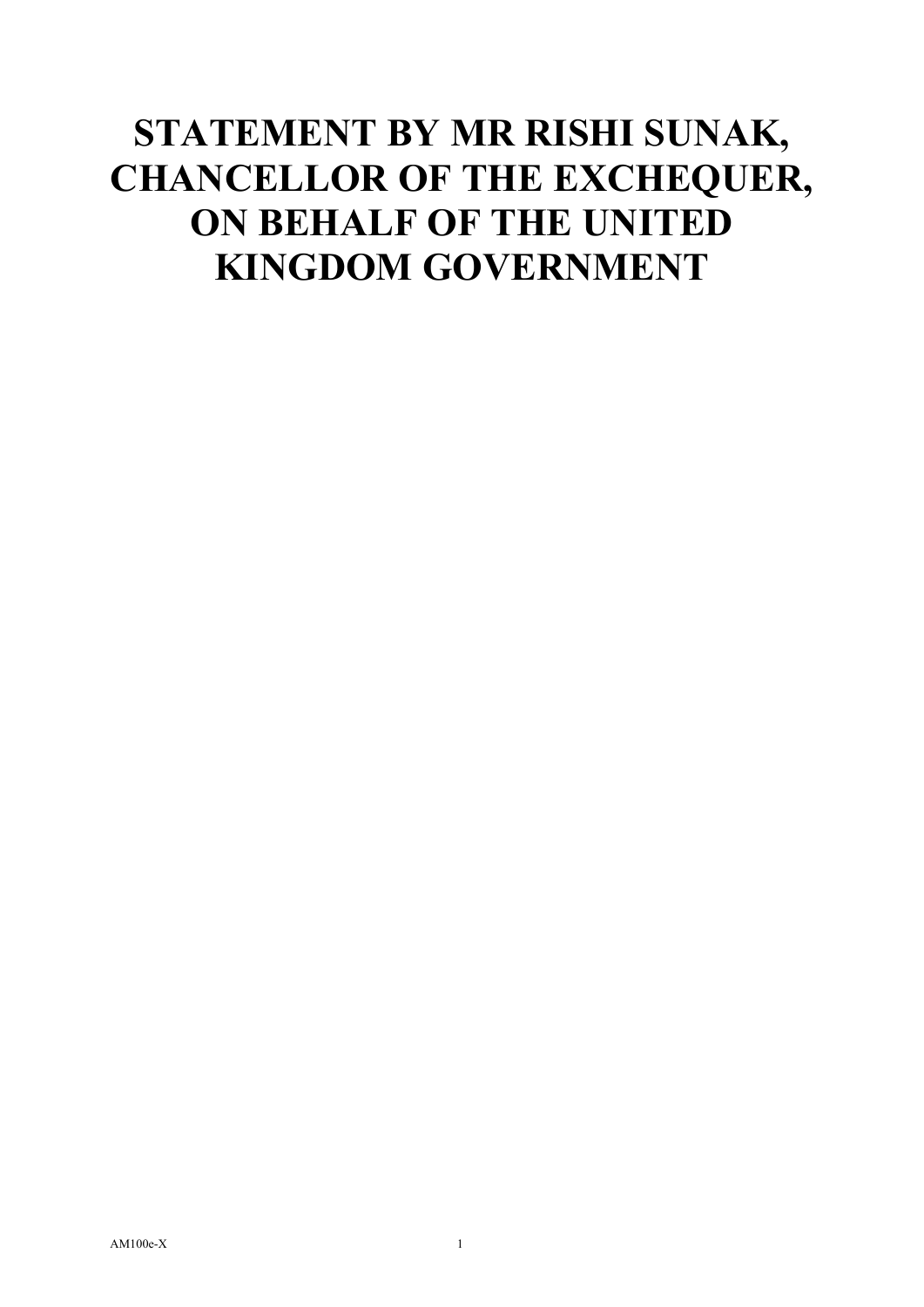## **STATEMENT BY MR RISHI SUNAK, CHANCELLOR OF THE EXCHEQUER, ON BEHALF OF THE UNITED KINGDOM GOVERNMENT**

Thank you, Nadia, for your introduction.

Your Royal Highness, Madam Chair, Your Excellencies, Fellow Governors, Acting President, Ladies and Gentlemen.

It is my pleasure to welcome you on behalf of Her Majesty's Government to the European Bank for Reconstruction and Development's 2020 Annual Meeting.

The first ever virtual meeting in the Bank's history, coming from its London Headquarters.

Thirty years ago, as the Berlin Wall fell, and the shadow of the Cold War lifted the UK came together with our friends and partners in Europe and around the world to found a new institution dedicated to economic and political freedom.

The Bank's founding principles have guided it through thirty years of crisis and change, and must continue to guide us now:

Belief in democracy, pluralism and openness as the foundation of prosperity.

Trust in the power of free markets, private capital and entrepreneurship to drive economic growth and a commitment to a greener, more inclusive and more resilient future that meets the needs of all our citizens.

Never have those values – and the work of the EBRD - been more critical than they are now. As the Bank develops its new, five-year strategy, we face two urgent issues.

The first, of course, is our collective response to coronavirus.

The EBRD has risen to meet this challenge working from kitchen tables across the UK and around the world to deliver over  $\epsilon$ 7 billion of investment to support the crisis response.

The Bank is on track to lend more this year than ever before.

On behalf of the Annual Meeting, let me record our heartfelt thanks to the EBRD's devoted, hardworking team.

Our second great challenge is the climate emergency.

This is an important moment.

Five years on from the Paris Agreement, the UK holds next years' G7 Presidency.

And we'll be hosting COP26 next year, alongside Italy.

We want to use this opportunity to raise our collective ambition on climate change.